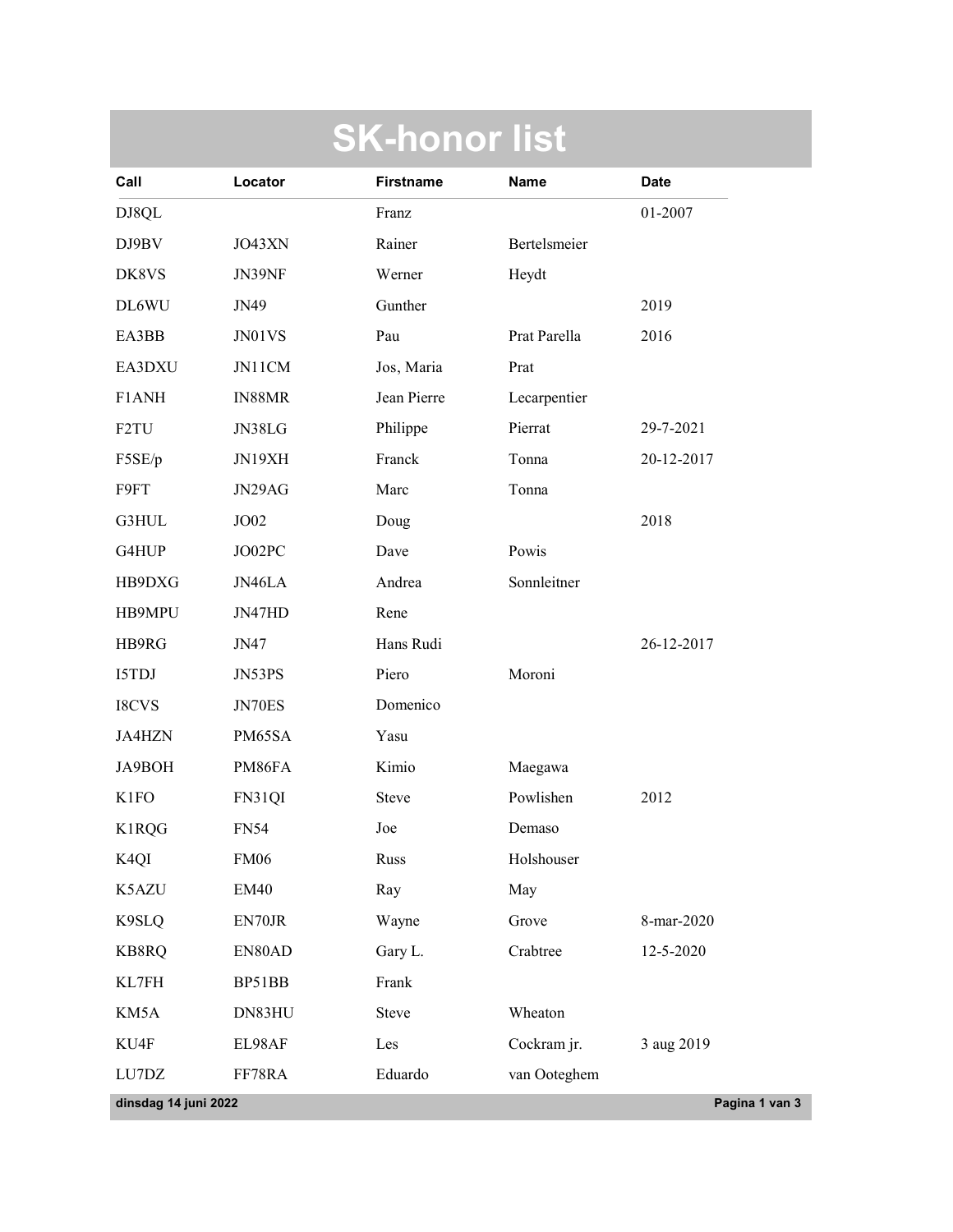| Call                           | Locator                  | <b>Firstname</b>           | <b>Name</b>        | <b>Date</b>    |  |  |  |  |
|--------------------------------|--------------------------|----------------------------|--------------------|----------------|--|--|--|--|
| LZ2KZ                          | KN33FC                   | Zlatko                     | Zlatev             |                |  |  |  |  |
| N <sub>2</sub> HLT             | FN12LN                   | Leon                       | Ingerick Jr.       |                |  |  |  |  |
| N6AMG                          |                          | Joe                        |                    | 06-12-1992     |  |  |  |  |
| $\it N7AM$                     | CN87QO                   | ${\rm Jack}$               | Riggs              |                |  |  |  |  |
| NP4B                           | <b>FK67</b>              | Bob K.                     | Zimmerman jr.      | 2017           |  |  |  |  |
| OE6AP                          | $J\!N77SB$               | Alois                      | Pendl              |                |  |  |  |  |
| OE9PMJ                         | JN47UL                   | Peter                      | Riml<br>Rouhiainen |                |  |  |  |  |
| OH <sub>2</sub> PO             | KP10XH                   | Matti                      |                    |                |  |  |  |  |
| OH3TH<br>ОКЗСТР                | JN99                     | Pertti<br>Jan              |                    | 1982<br>2018   |  |  |  |  |
|                                |                          |                            |                    |                |  |  |  |  |
| PA0SSB                         | $\rm JO11WI$             | ${\rm Jan}$<br>Dr. Don W.  | Ottens             | 4-jan-2021     |  |  |  |  |
| PY5ZBU                         | GG54DK                   | Vladimir                   | Murden             | 06-1993        |  |  |  |  |
| RA3AAB<br>$\texttt{RA3LE}$     | ${\rm KO}64{\rm AR}$     | Valery                     | Zygankow           | nov 2014       |  |  |  |  |
| RA3YCR                         |                          | Victor                     |                    | 1998           |  |  |  |  |
| RW1AW                          | KP50DA                   | Alexander                  | Boreyscha          | $30-10-2020$   |  |  |  |  |
| RX1AS                          | KO59                     | Sergey                     |                    | 12-05-2022     |  |  |  |  |
| $\mathbf{SM3AKW}$              | JP92AO                   | Karl G.                    | Mohlin             | 11-03-2021     |  |  |  |  |
| $\text{SVIOE}$                 | KM17VX                   | $\operatorname{Costa}$     | Georgiou           |                |  |  |  |  |
| TI2AEB                         | EJ79WW                   | Armando                    | Bonilla            | 28-feb-2019    |  |  |  |  |
| <b>UA4HTS</b>                  | LO43MO                   | Toly                       |                    | March-2018     |  |  |  |  |
| $\ensuremath{\mathsf{UA6LGH}}$ | KN97LF                   | Viktor                     | Bagrintsev         |                |  |  |  |  |
| <b>VE1ALQ</b>                  | FN65VH                   | Darrell G.                 | Ward               |                |  |  |  |  |
| $\ensuremath{\mathsf{VE3BQN}}$ |                          | Ted                        |                    | 10-07-2007     |  |  |  |  |
| ${\tt VE7BBG}$                 | $\mathbf{C}\mathbf{N}88$ | Cor                        | Maas               |                |  |  |  |  |
| ${\tt VE7CLD}$                 | $\text{CN}89$            | Guenther                   | Neugebauer         | August 1st 2   |  |  |  |  |
| VK2FLR                         | QF56                     | Michael                    |                    | 2019           |  |  |  |  |
| VK3UM                          | QF22RO                   | Doug                       | McArthur           | feb 2016       |  |  |  |  |
| VK6ALU                         |                          | Lyle                       | Patison            | 2012           |  |  |  |  |
| $\ensuremath{\mathsf{WODRL}}$  |                          | $\mathop{\rm Al}\nolimits$ | Tyler              |                |  |  |  |  |
|                                |                          |                            |                    |                |  |  |  |  |
| dinsdag 14 juni 2022           |                          |                            |                    | Pagina 2 van 3 |  |  |  |  |